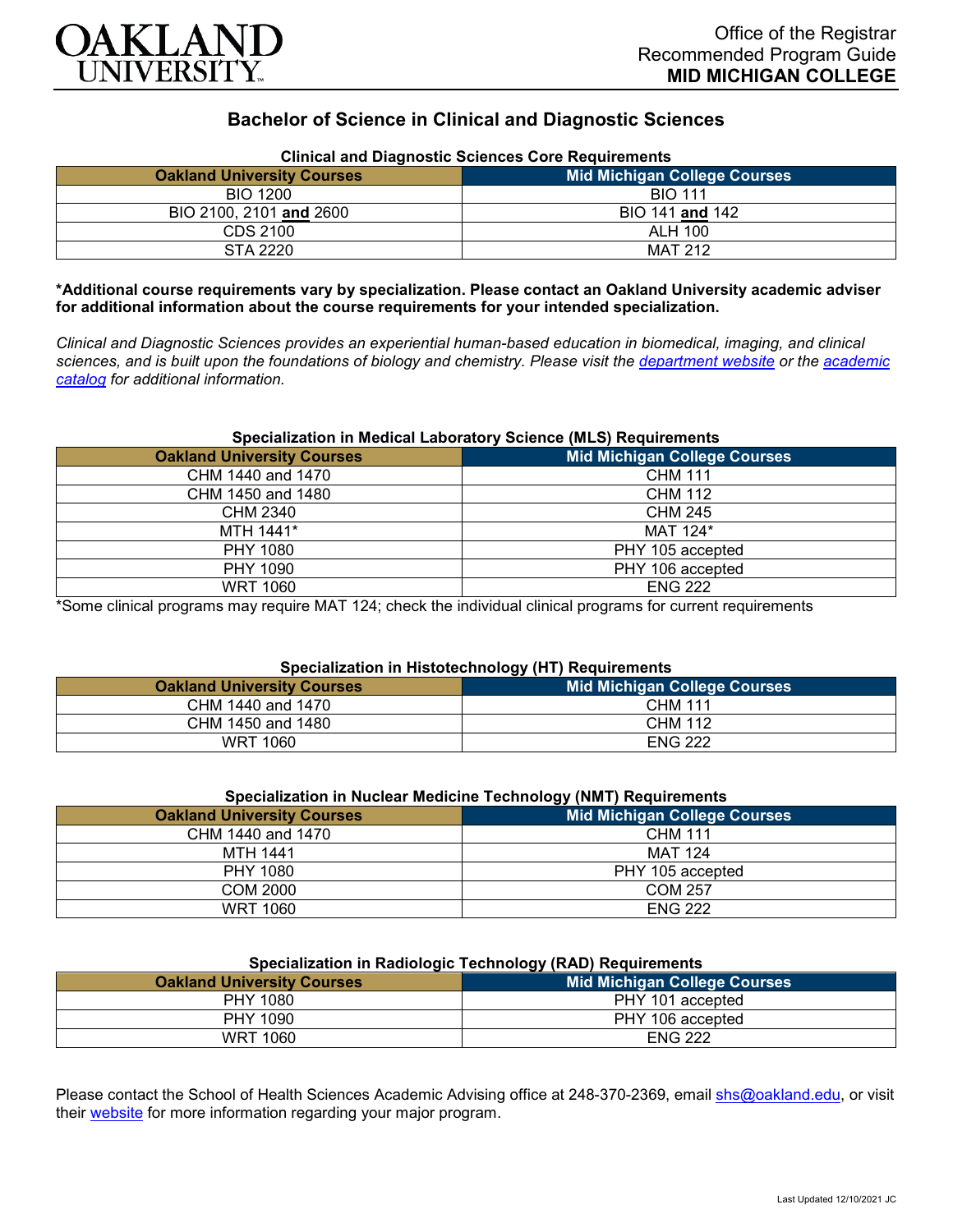

# **Bachelor of Science in Clinical and Diagnostic Sciences**

| <b>Clinical and Diagnostic Sciences Core Requirements</b> |                                     |  |
|-----------------------------------------------------------|-------------------------------------|--|
| <b>Oakland University Courses</b>                         | <b>Mid Michigan College Courses</b> |  |
| <b>BIO 1200</b>                                           | <b>BIO 111</b>                      |  |
| BIO 2100, 2101 and 2600                                   | BIO 141 and 142                     |  |
| CDS 2100                                                  | ALH 100                             |  |
| STA 2220                                                  | <b>MAT 212</b>                      |  |

**\*Additional course requirements vary by specialization. Please contact an Oakland University academic adviser for additional information about the course requirements for your intended specialization.**

*Clinical and Diagnostic Sciences provides an experiential human-based education in biomedical, imaging, and clinical sciences, and is built upon the foundations of biology and chemistry. Please visit the [department website](https://www.oakland.edu/shs/clinical-and-diagnostic-sciences/) or the [academic](http://catalog.oakland.edu/preview_program.php?catoid=53&poid=8663)  [catalog](http://catalog.oakland.edu/preview_program.php?catoid=53&poid=8663) for additional information.*

## **Specialization in Pre-Clinical Professions (Medicine, Dentistry, Optometry, Veterinary Medicine) Requirements**

| <b>Oakland University Courses</b>               | <b>Mid Michigan College Courses</b>                                  |
|-------------------------------------------------|----------------------------------------------------------------------|
| CHM 1440 and 1470                               | <b>CHM 111</b>                                                       |
| CHM 1450 and 1480                               | <b>CHM 112</b>                                                       |
| CHM 2340                                        | <b>CHM 245</b>                                                       |
| CHM 2350                                        | CHM 246                                                              |
| CHM 2370                                        | CHM 255 and 256                                                      |
| PHY 1010 and 1100                               | <b>PHY 105</b>                                                       |
| PHY 1020 and 1110                               | <b>PHY 106</b>                                                       |
| <b>WRT 1060</b>                                 | <b>ENG 222</b>                                                       |
| Elective Credits (more options available at OU) | ENG 111; (HES 100 or PSY 212); (HED 110 or 252);<br>MAT 124; MAT 126 |

## **Specialization in Pre-Pharmacy Requirements**

| <b>Oakland University Courses</b> | <b>Mid Michigan College Courses</b> |
|-----------------------------------|-------------------------------------|
| CHM 1440 and 1470                 | <b>CHM 111</b>                      |
| CHM 1450 and 1480                 | <b>CHM 112</b>                      |
| CHM 2340                          | <b>CHM 245</b>                      |
| <b>CHM 2350</b>                   | <b>CHM 246</b>                      |
| <b>CHM 2370</b>                   | CHM 255 and 256                     |
| MTH 1554                          | <b>MAT 126</b>                      |
| PHY 1010 and 1100                 | <b>PHY 105</b>                      |
| <b>WRT 1060</b>                   | <b>ENG 222</b>                      |

| <b>Specialization in Pre-Physician Assistant Requirements</b> |                                           |  |
|---------------------------------------------------------------|-------------------------------------------|--|
| <b>Oakland University Courses</b>                             | <b>Mid Michigan College Courses</b>       |  |
| <b>BIO 1201</b>                                               | Satisfied by completing (BIO 111 and 112) |  |
| CHM 1440 and 1470                                             | <b>CHM 111</b>                            |  |
| CHM 1450 and 1480                                             | <b>CHM 112</b>                            |  |
| CHM 2340                                                      | <b>CHM 245</b>                            |  |
| PHY 1010 and 1100                                             | <b>PHY 105</b>                            |  |
| <b>PSY 1000</b>                                               | <b>PSY 101</b>                            |  |
| <b>PSY 2250</b>                                               | HES 100 or PSY 212                        |  |
| <b>WRT 1060</b>                                               | <b>ENG 222</b>                            |  |

Please contact the School of Health Sciences Academic Advising office at 248-370-2369, email [shs@oakland.edu,](mailto:shs@oakland.edu) or visit their [website](http://www.oakland.edu/shs/advising) for more information regarding your major program.